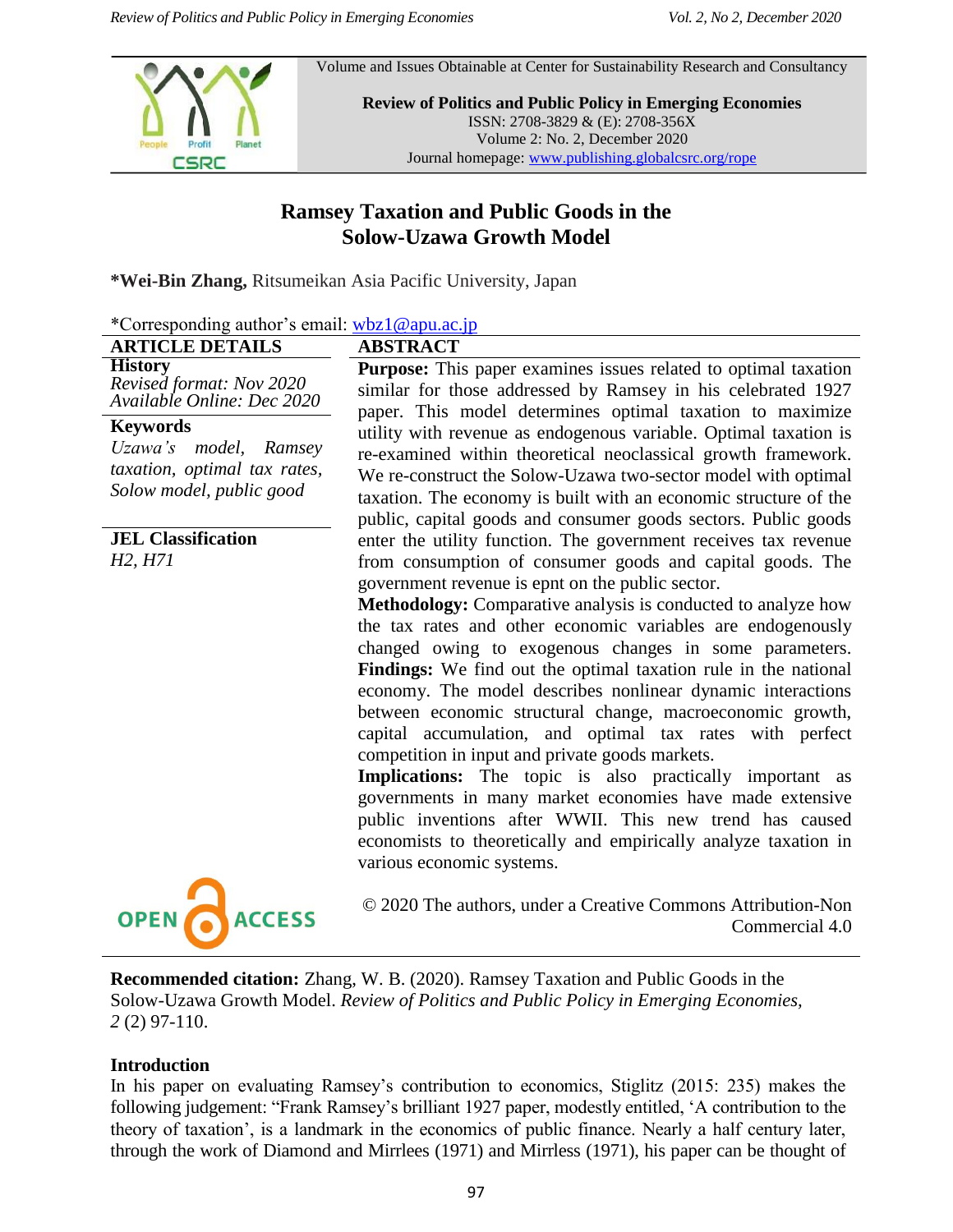as launching the field of optimal taxation and revolutionizing public finance." Ramsey (1927:47) states what he is concerned about in his seminal paper: "a given revenue is to be raised by proportionate taxes on some or all uses of income, the taxes on different uses being possible at different rates; how should these rates be adjusted in order that the decrement of utility may be minimum?" Like Ramsey, this paper is also concerned with optimal taxation in an economy with a homogeneous population and a source of the government's taxes solely on commodities. But we deviate from Ramsey"s approach in multiple ways. In our approach optimal taxation is determined not with fixed revenue, but to maximize the representative household"s utility. The tax income or revenue is an endogenous variable in our model. Different from the Ramsey model, our model is developed within neoclassical framework. It is especially framed with the Solow-Uzawa growth model of wealth accumulation.

Since Ramsey's 1927 pioneering work on optimal taxation, the topic has caused attention of many researchers in different fields of economics. There appear many formal analytical works on optimal taxation under different institutions. The topic is also practically important as governments in many market economies have made extensive public inventions after WWII. This new trend has caused economists to theoretically and empirically analyze taxation in various economic systems. In the literature of optimal tax theory, one finds various feasible taxes and their different implications for different households. The government has various objectives when taxation is made (e.g., Diamond and Mirrlees, 1971, 1971a; Wildasin, 1988; Slemrod, 1990; and Wilson and Gordon, 2003). Tax configurations have close relations to their operational efficiencies and welfare implications (e.g., Auerbach, 1985; Zodrow and Mieszkowski, 1986; Stiglitz, 1987; and Lai, 2019). Researchers have made great efforts in analyzing optimal taxation. Nevertheless, there is a main limitation in most of these studies. Analytical works are mostly conducted within static equilibrium frameworks. It is apparently imperative to determine optimal taxation within a dynamic theory. The study is carried out on the basis of the well-known Solow-Uzawa two-sector neoclassical growth model by applying Zhang's alternative approach to behavior of household (Zhang, 2005, 2008, 2020).

Rather than determining taxes on commodities to minimize the decrement of utility with fixed revenue as in the Ramsey approach, we determine optimal taxation to maximize utility with revenue as endogenous variable. Optimal taxation is determined for an economy described by neoclassical growth theory. The main economic structure is framed by the Solow-Uzawa two-sector model. A public sector is integrated into the model. The economy consists of the capital goods, public, and consumer goods sectors. The utility function is directly affected by public goods. The government's revenue comes from taxing consumption of consumer goods and capital goods. The revenue is used up for supporting the public sector. We find the optimal taxation rule for the national economy. The model describes nonlinear dynamic interactions between macroeconomic growth, accumulation of wealth/capital, economic structural change, and optimal tax rates. The rest paper is constructed with 4 sections. Section 2 develops the dynamic framework for analyzing endogenous public goods with optimal taxes on capital goods and consumer goods. Section 3 finds a computational procedure to simulate the dynamics and identifies the economic equilibrium point. Section 4 studies comparative analysis with regards to a few of the coefficients. Section 5 concludes the study. The Appendix establishes the main results of Section 3.

## **The Solow-Uzawa Growth Model with Taxes on Consumption of two Goods**

The model is framed on the basic structure of the Solow-Uzawa two-sector neoclassical model (Solow, 1956; and Uzawa, 1961) and the Ramsey model with taxation (Ramsey, 1927). It also integrates an alternative approach to the public sector and the public goods (Zhang, 2016). This paper generalizes Zhang"s approach in that tax rates are considered endogenous variables like in the Ramsey model. We follow Ramsey (1927:47): "I propose to neglect altogether questions of distribution and considerations arising from differences in the marginal utility of money to different people; and I shall deal only with a purely competitive system with no foreign trade." The economy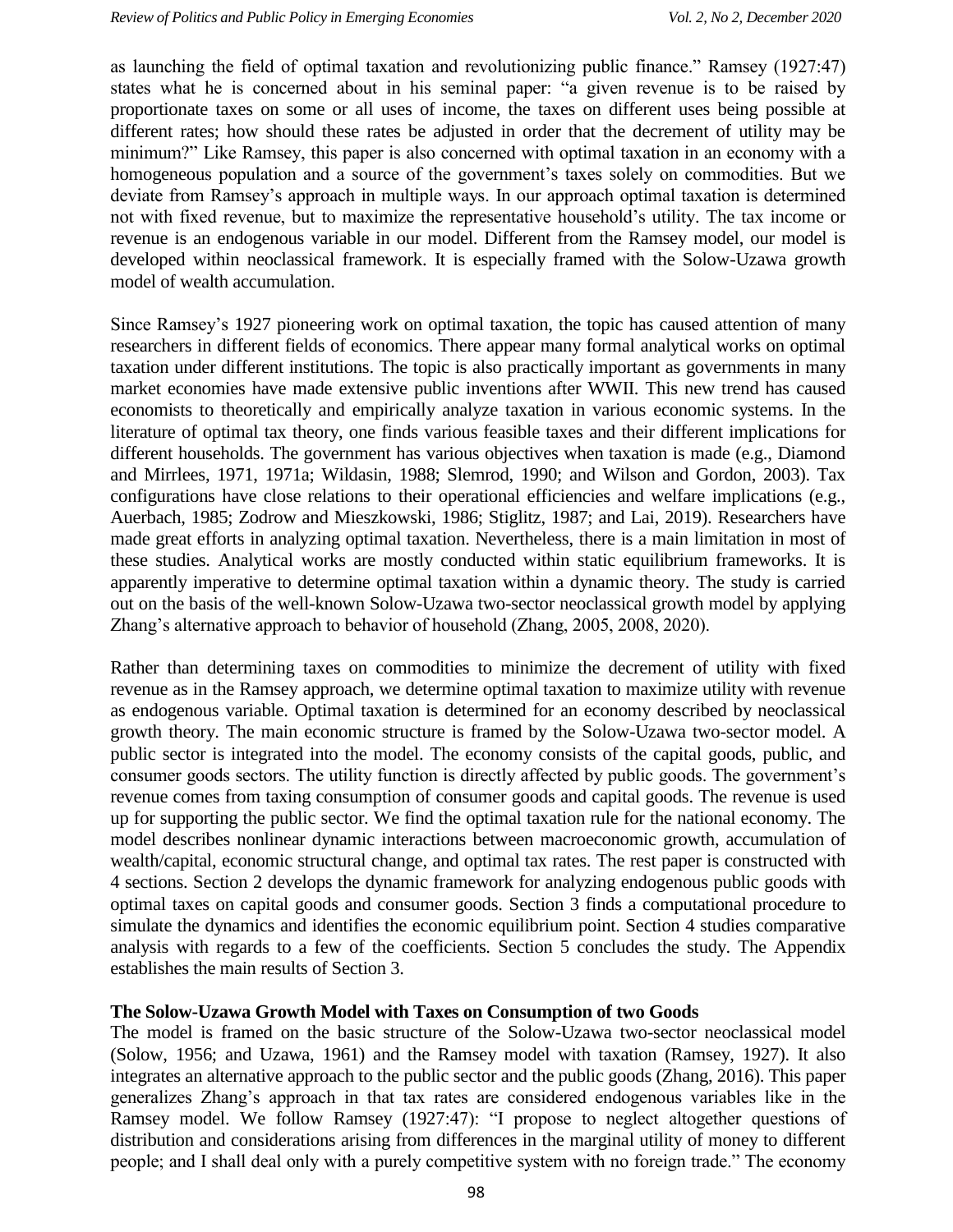thus has three sectors. Two private sectors are perfectly competitive and are framed as in the traditional two - consumer goods and capital goods - sectors growth model. The other sector is the public sector. The government"s tax revenue is spent on the public sector. Capital and labor are mobile between the sectors. Assets are owned by the households. There is constant and homogeneous population. Let subscript index,  $p$ ,  $s$ , and  $i$  stand for the public goods sector, the consumer goods sector, and the capital goods sector. We use  $K_i(t)$  and  $N_i(t)$  to represent the inputs of capital stocks and labor force by sector *j*. Let  $F_i(t)$  mean the output level of sector

## **The Capital Goods Sector**

The sector's production function is:

$$
F_i(t) = A_i K_i^{\alpha_i}(t) N_i^{\beta_i}(t), \ \alpha_i, \beta_i > 0, \ \alpha_i + \beta_i = 1, \ (1)
$$

where  $A_i$ ,  $\alpha_i$ , and  $\beta_i$  are parameters. Variables  $w(t)$  and  $r(t)$  are respectively the wage rate and interest rate. We use  $\delta_k$  to denote depreciation rate of capital goods. The profit is:

$$
\pi_i(t) = F_i(t) - (r(t) + \delta_k)r(t) - w(t)N_i(t).
$$

We maximize the profit and get the marginal conditions:

$$
r_{\delta}(t) = \frac{\alpha_i F_i(t)}{K_i(t)}, \ w(t) = \frac{\beta_i F_i(t)}{N_i(t)}, \ (2)
$$

where  $r_{\delta}(t) \equiv r(t) +$ 

## **The consumer goods sector**

The consumer goods sector's production function is:

$$
F_{S}(t) = A_{S} K_{S}^{\alpha_{S}}(t) N_{S}^{\beta_{S}}(t), \alpha_{S}, \beta_{S} > 0, \alpha_{S} + \beta_{S} = 1, (3)
$$

where  $\alpha_s$  and  $\beta_s$  are parameters. The marginal conditions are:

$$
r_{\delta}(t) = \frac{\alpha_{s} p(t) F_{s}(t)}{K_{s}(t)}, \ \ w(t) = \frac{\beta_{s} p(t) F_{s}(t)}{N_{s}(t)}.
$$
 (4)

## **The Public Sector**

We follow Ramsey's assumption that the government raises revenue through taxing only on commodities. This strict assumption is obviously limited as contemporary governments in capitalist economies try to tax any taxable sources which they can find and justify. We construct the public sector which is financially supported by the government's tax income. The public sector pays the capital stocks and workers the equal rates to those in the capital and labor markets. The government utilizes the two input factors in efficiency. The sector uses the government"s support to maximize public services. The public sector supplies services by using capital  $K_p(t)$  and labor force  $N_p(t)$  with the following supply function:

$$
F_p(t) = A_p K_p^{\alpha_{0p}}(t) N_p^{\beta_{0p}}(t), \alpha_{0p}, \beta_{0p}, A_p > 0.
$$

The budget constraint of the public sector is:

$$
w(t) N_p(t) + r_\delta(t) K_p(t) = Y_p(t).
$$
\n(5)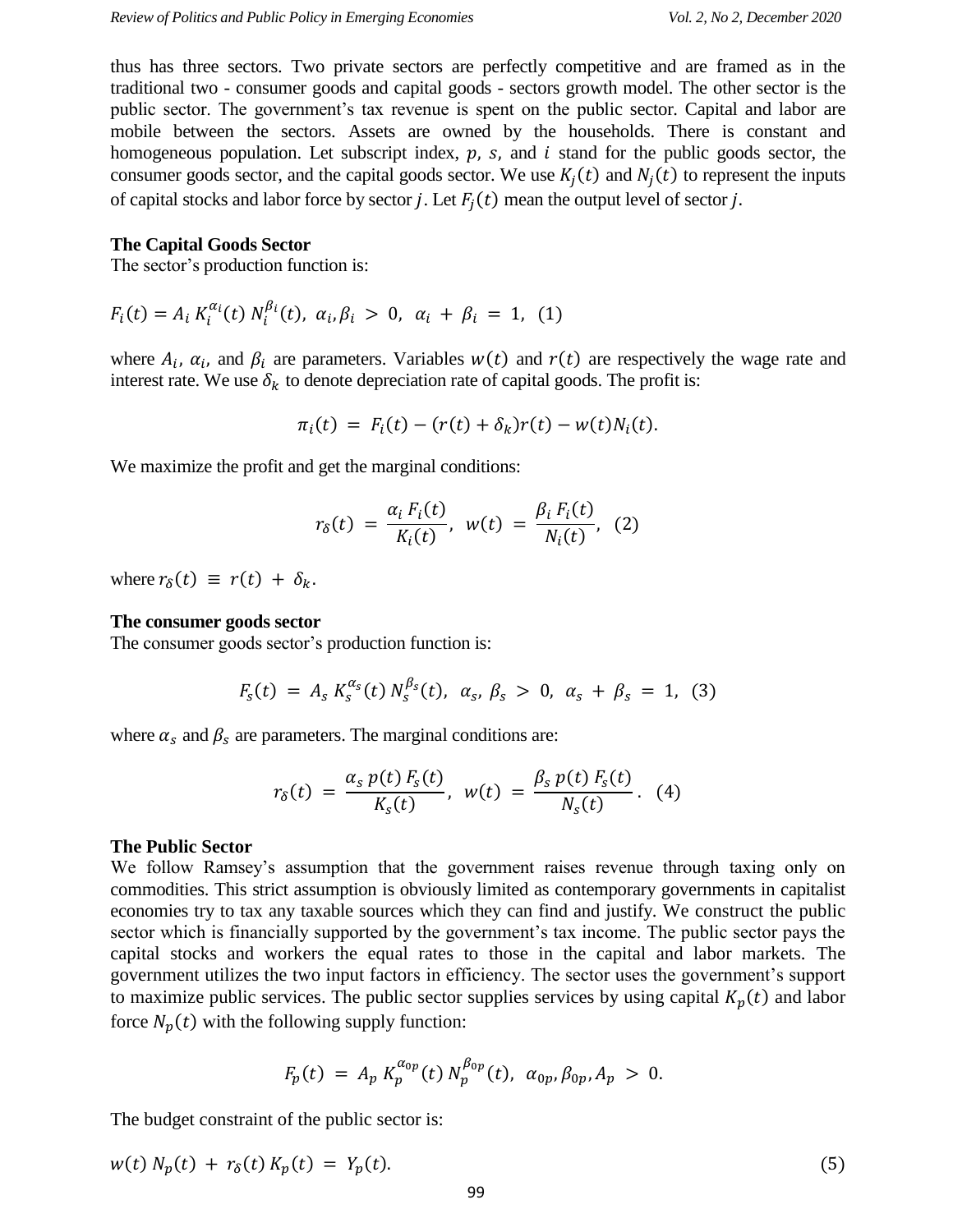Maximizing  $F_p(t)$  under (5) yields:

$$
r_{\delta}(t) K_p(t) = \alpha_p Y_p(t), \ \ w(t) N_p(t) = \beta_p Y_p(t), \ \ (6)
$$

in which

$$
\alpha_p \equiv \frac{\alpha_{0p}}{\alpha_{0p} + \beta_{0p}}, \ \beta_p \equiv \frac{\beta_{0p}}{\alpha_{0p} + \beta_{0p}}.
$$

#### **Behavior of the Household**

This study applies Zhang's utility approach for modeling consumers' behavior. The approach is discussed at length by Zhang (2005, 2008, 2020). Let  $\bar{k}(t)$  the representative household's value of wealth. Let  $h$  stand for human capital. The current income is the wage and interest incomes:

$$
y(t) = r(t)\,\bar{k}(t) + h\,w(t). \tag{7}
$$

The sum of the value of the household's wealth and the current income is called disposable income:

$$
\hat{y}(t) = y(t) + \bar{k}(t)
$$
. (8)

The disposable income is divided between consumption and saving. Substituting (8) into (9) yields:

$$
\hat{y}(t) \equiv R(t)\bar{k}(t) + hw(t), \quad (9)
$$

where  $R(t) \equiv 1 + r(t)$ . The household distributes the disposable income between consumer goods  $c_s(t)$ , capital goods  $c_i(t)$ , and saving  $s(t)$ . We use  $\tau_i(t)$  and  $\tau_s(t)$  to stand for tax rates on consumption of capital goods and consumer goods and introduce  $\bar{\tau}_x(t) \equiv 1 + \tau_x(t)$ . The budget constraint implies:

$$
\bar{\tau}_s(t) p(t) c_s(t) + \bar{\tau}_i(t) c_i(t) + s(t) = \hat{y}(t). (10)
$$

Utility level  $U(t)$  of the representative household is related to the public goods  $F_p(t)$ ,  $c_s(t)$ ,  $c_i(t)$ and  $s(t)$  as follows:

$$
U(t) = \theta F_p^{d_0}(t) s^{\lambda_0}(t) \left( c_s^{\xi_0}(t) + \xi c_i^{\xi_0}(t) \right)^{1/\xi_0}, d_0, \gamma_0, \xi, \lambda_0 > 0, (11)
$$

where the power coefficients are the utility elasticities of the variables of the representative household. The household makes the decision, taking the tax rates as given. As shown in Appendix A.1, maximizing  $U(t)$  subject to (11) yields:

$$
s(t) = \frac{\lambda_0 \hat{y}(t)}{1 + \lambda_0}, \quad c_i(t) = \frac{\xi \hat{y}(t)}{(1 + \lambda_0) (P^{\xi_0}(t) + \xi) \bar{\tau}_i(t)},
$$

$$
c_s(t) = \frac{\xi P(t) \hat{y}(t)}{(1 + \lambda_0) (P^{\xi_0}(t) + \xi) \bar{\tau}_i(t)}, \quad (12)
$$

where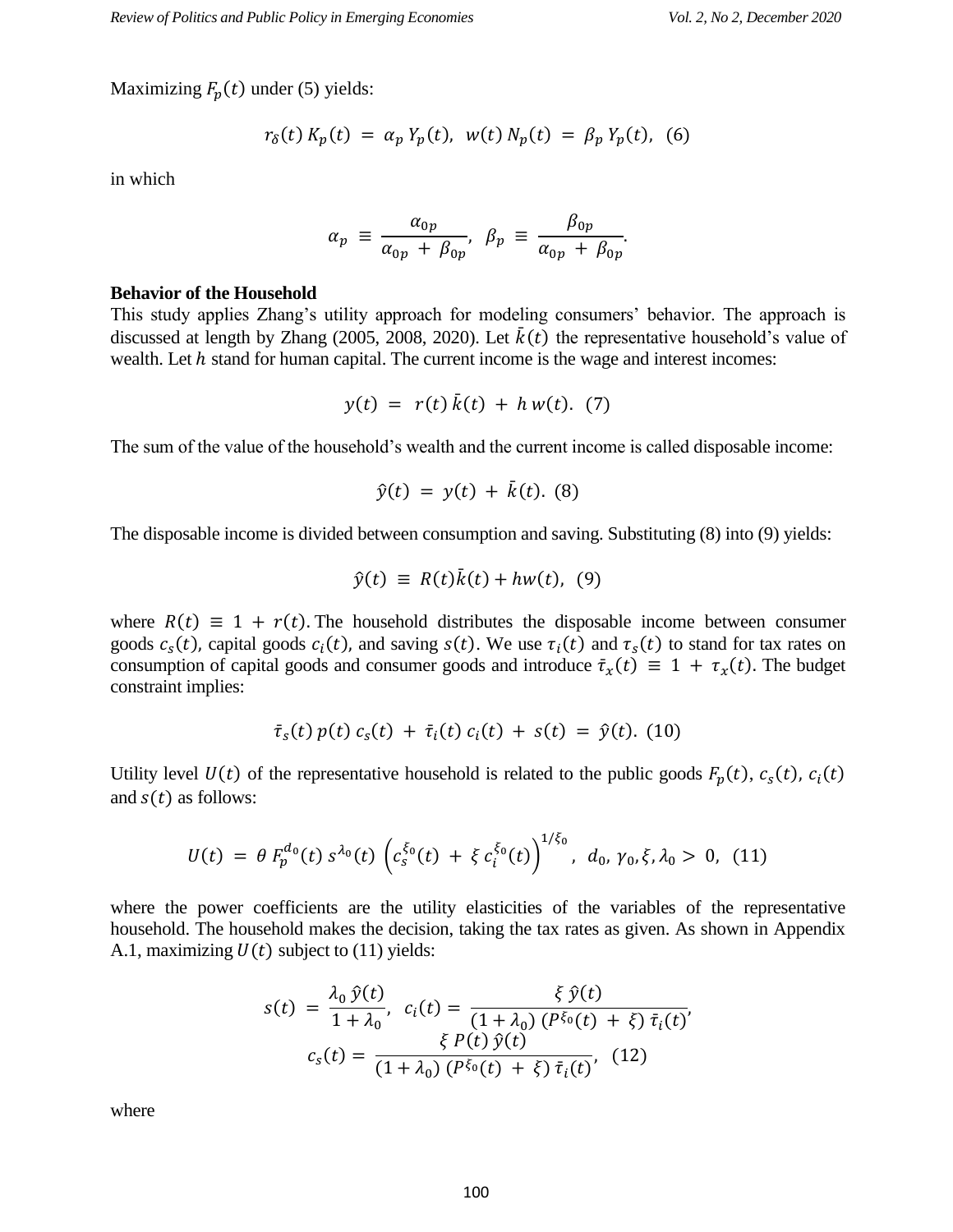$$
P(t) \equiv \left(\frac{\xi \bar{\tau}_s(t) p(t)}{\bar{\tau}_i(t)}\right)^{\xi_4}, \ \xi_4 \equiv \frac{1}{\xi_0 - 1}.
$$

The change of wealth minus the saving is the dissaving The definition of  $s(t)$  yields the following wealth accumulation equation for the representative household:

$$
\dot{\bar{k}}(t) = s(t) - \bar{k}(t). (13)
$$

### **The Government's Tax Income and Planned Expenditure**

The government's tax income is from taxing consumption of two goods. We have the following government revenue:

$$
T_p(t) = \tau_i(t) c_i(t) \overline{N} + \tau_s(t) p(t) c_s(t) \overline{N}.
$$
 (14)

## **Endogenous Tax Rates for Maximizing Welfare**

It is assumed that the government optimizes the tax rates to maximize the utility function. By (11) and (12):

$$
U(t) = \frac{\xi \theta}{1 + \lambda_0} \left(\frac{\lambda_0}{1 + \lambda_0}\right)^{\lambda_0} \frac{F_p^{d_0}(t) \hat{y}^{1 + \lambda_0}(t)}{\bar{\tau}_i(t)} \left(P^{\xi_0}(t) + \xi\right)^{\xi_1}, (15)
$$

where  $\xi_1 \equiv (1 - \xi_0)/\xi_0$ . From (9) and (7), we have:

$$
F_p(t) = A_p \left(\frac{\alpha_p}{r_\delta(t)}\right)^{\alpha_{0p}} \left(\frac{\beta_p}{w(t)}\right)^{\beta_{0p}} Y_p^{\alpha_{0p} + \beta_{0p}}(t). \tag{16}
$$

Insert (17) in (18):

$$
U(t) = \frac{u(t) (P^{\xi_0}(t) + \xi)^{\xi_1} Y_p^d(t)}{\bar{\tau}_i(t)}, \quad (17)
$$

where  $d \equiv (\alpha_{0p} + \beta_{0p}) d_0$  and

$$
u(t) \equiv A_p^{d_0} \left(\frac{\alpha_p}{r_\delta(t)}\right)^{d_0 \alpha_{0p}} \left(\frac{\beta_p}{w(t)}\right)^{d_0 \beta_{0p}} \frac{\xi \theta}{1 + \lambda_0} \left(\frac{\lambda_0}{1 + \lambda_0}\right)^{\lambda_0} \hat{y}^{1 + \lambda_0}(t).
$$

As the government's tax income is equal to the costs of the public sector, we have:

$$
Y_p(t) = T_p(t) = \tau_i(t) c_i(t) \bar{N} + \tau_s(t) p(t) c_s(t) \bar{N}.
$$
 (18)

By (10) and (19),  $U(t)$  is represented as a function of  $\tau_s(t)$  and  $\tau_i(t)$ :

$$
U(t) = \frac{u(t) \left( P^{\xi_0}(t) + \xi \right)^{(1-\xi_0)/\xi_0} \bar{N}^d \left( \tau_i(t) \, c_i(t) + \tau_s(t) \, p(t) \, c_s(t) \right)^d}{\bar{\tau}_i(t)}.
$$
 (19)

The government makes the decision, taking the levels of consumption as given. Maximizing  $U(t)$ with  $\tau_i(t)$  and  $\tau_s(t)$  as variables. The first-order conditions imply: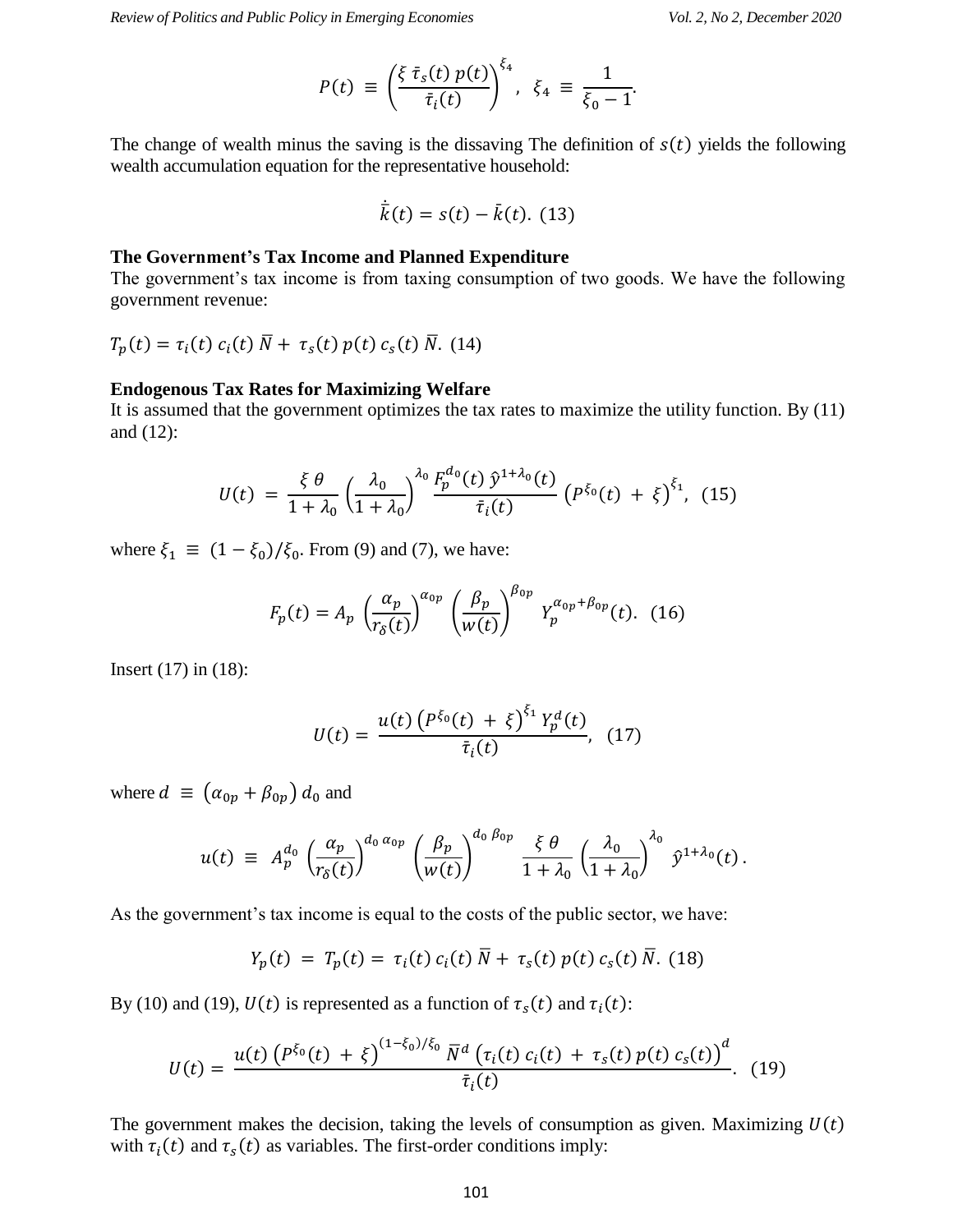$$
\frac{dc_i(t)}{\tau_i(t)c_i(t) + \tau_s(t)p(t)c_s(t)} - \frac{1}{\bar{\tau}_i(t)} + \frac{p^{\xi_0}(t)}{(P^{\xi_0}(t) + \xi)\bar{\tau}_i(t)} = 0,
$$
\n
$$
\frac{d p(t) c_s(t)}{\tau_i(t)c_i(t) + \tau_s(t)p(t)c_s(t)} - \frac{p^{\xi_0}(t)}{(P^{\xi_0}(t) + \xi)\bar{\tau}_s(t)} = 0.
$$
\n(20)

From (20), we have:

$$
\frac{c_s(t)}{c_i(t)} = P(t).
$$

We solve the above equation

$$
\frac{\bar{\tau}_s(t)}{\bar{\tau}_i(t)} = f\big(c_i(t), c_s(t), p(t)\big) \equiv \left(\frac{c_s(t)}{c_i(t)}\right)^{\xi_0 - 1} \frac{1}{\xi p(t)}.\tag{21}
$$

It should be noted that as shown by Ramsey (1927; see also Mas-Colell, *et al*. 1995) the optimal taxes lead to every good to get the same proportional reduction in compensated demand. This is what the so-called Ramsey rule implies. From (20) and (22) we solve:

$$
\tau_s(t) = \left( \left( \frac{1}{f(t)} - 1 \right) P^{\xi_0 - 1}(t) - \left( P^{\xi_0}(t) + \xi \right) d p(t) \right) \overline{f}(t),
$$

$$
\tau_i(t) = \frac{1 + \tau_s(t)}{f(t)} - 1. \quad (22)
$$

where we also use

$$
\bar{f}\Big(\big(c_i(t), c_s(t), p(t)\big)\Big) \equiv \left(\big((d-1)\,P^{\xi_0}(t) \,+\, d\,\xi\big)\,p(t) \,-\, \frac{P^{\xi_0-1}(t)}{f(t)}\right)^{-1}.
$$

#### **Equilibrium of the two Goods**

Consumer goods market in equilibrium satisfies:

$$
c_s(t)\overline{N}=F_s(t). (23)
$$

The equilibrium condition in capital goods market implies:

$$
c_i(t)\overline{N} + s(t)\overline{N} + \delta_k K(t) = F_i(t) + K(t). (24)
$$

We mean that in equilibrium the capital stock change and capital goods consumed is equal to capital goods produced minus the capital depreciated.

#### **Capital and Labor being Fully Employed**

The national capital stock  $K(t)$  is fully employed by the three sectors. Labor and capital are fully employed:

$$
K_i(t) + K_s(t) + K_p(t) = K(t), \quad (25)
$$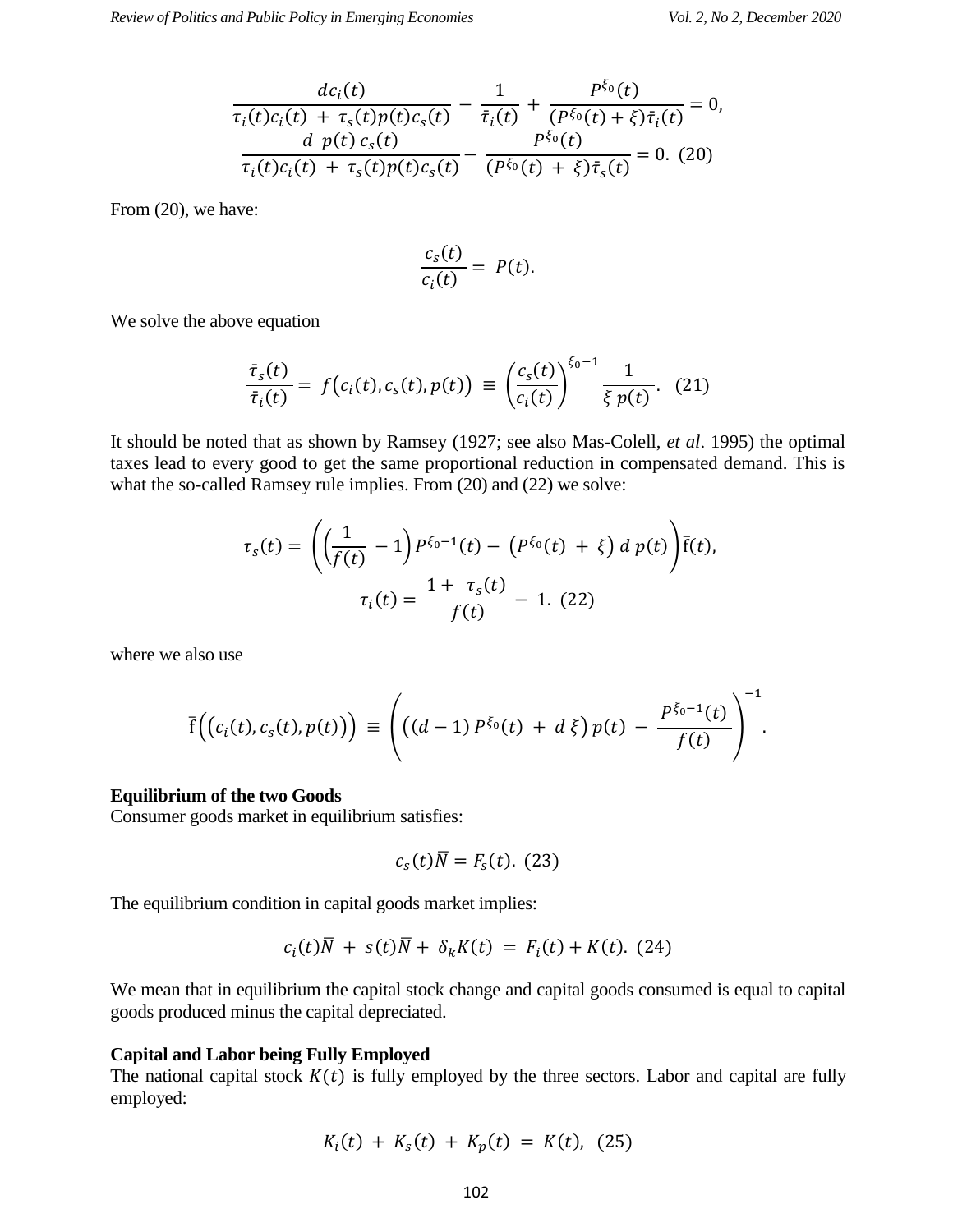$$
N_i(t) + N_s(t) + N_p(t) = h \, \bar{N}.
$$
 (26)

The wealth is held by the households. We thus have:

$$
K(t) = \bar{k}(t) \bar{N}.
$$
 (27)

The construction of the dynamic growth model is completed.

## **The Economic Dynamics**

The Appendix gives a computational procedure about how to follow the motion of the economic system starting from a single differential equation. The variable  $z(t)$  of the equation is  $z(t) \equiv$  $w(t)/(r(t) + \delta_k)$ . The equation and procedure are summarized in the following lemma.

## **Lemma**

The motion of  $z(t)$  follows the following differential equation:

$$
\dot{\bar{z}}(t) = H(z(t)), \ (28)
$$

in which  $H(t)$  is given in the Appendix. Al the other variables are given as functions of  $z(t)$  by the following procedure:  $\bar{k}(t)$  by (A2.14)  $\rightarrow$   $r(t)$  and  $w(t)$  by (A2.2)  $\rightarrow r_{\delta}(t) = r(t)$  –  $p(t)$  by (A2.3)  $\rightarrow c_s(t)$  and  $c_i(t)$  by (A2.13)  $\rightarrow \tau_s(t)$  by (22)  $\rightarrow \tau_i(t)$  by (22)  $\rightarrow \hat{y}(t)$  by (10)  $\rightarrow K_p(t)$  by (A2.10)  $\rightarrow K_s(t)$  by (A2.7)  $\rightarrow K(t) = \bar{k}(t)N \rightarrow K_i(t)$  by (A2.6)  $\rightarrow N_i(t)$ ,  $i, s, p \rightarrow F_i(t)$  by the defined functions  $\rightarrow U(t)$  by (19)  $\rightarrow Y_p(t)$  by (5)  $\rightarrow T_p(t) = Y_p(t)$ .

The expressions are very tedious. The rest of the study is limited to the equilibrium economic structure. To simulate the economic equilibrium structure, we choose the parameter values:

$$
\overline{N} = 50, A_i = 1, A_s = 2.5, A_p = 0.9, \alpha_i = 0.32, \alpha_s = 0.34, \alpha_{0p} = 0.2, \beta_{0p} = 0.5, \lambda_0 = 4, \xi_0 = 2, \theta = 1, \omega = 1, h = 3, d_0 = 0.2,
$$
\n(8)

 $\delta_k = 0.04$ . (29)

The population is 50. The propensity to save  $\lambda_0$  is 4. The propensity to consume the aggregated goods  $\xi_0$  is 0.1. The share of capital goods is 2, while the share of consumer goods is 1. The depreciation rate is chosen at 4 percent. The choice of the parameter values is not based on a special economy. This will not affect the basic purpose to give some insights into how different parameter values affect the tax rates and economic equilibrium.

Following the lemma, we straightforwardly have the equilibrium values of the variables:

$$
\tau_i = 0.097, \ \tau_s = 0.302, \ Y = 268.6, \ Y_p = 32.4, \ K = 926.2,
$$
\n
$$
F_i = 172.6, \ F_s = 165, \ F_p = 9.86, \ N_i = 96.5, \ N_s = 34.5, \ N_p = 19,
$$
\n
$$
K_i = 594, \ K_s = 232.6, \ K_p = 99.6, \ r = 0.053, \ p = 1.22, \ w = 0.39,
$$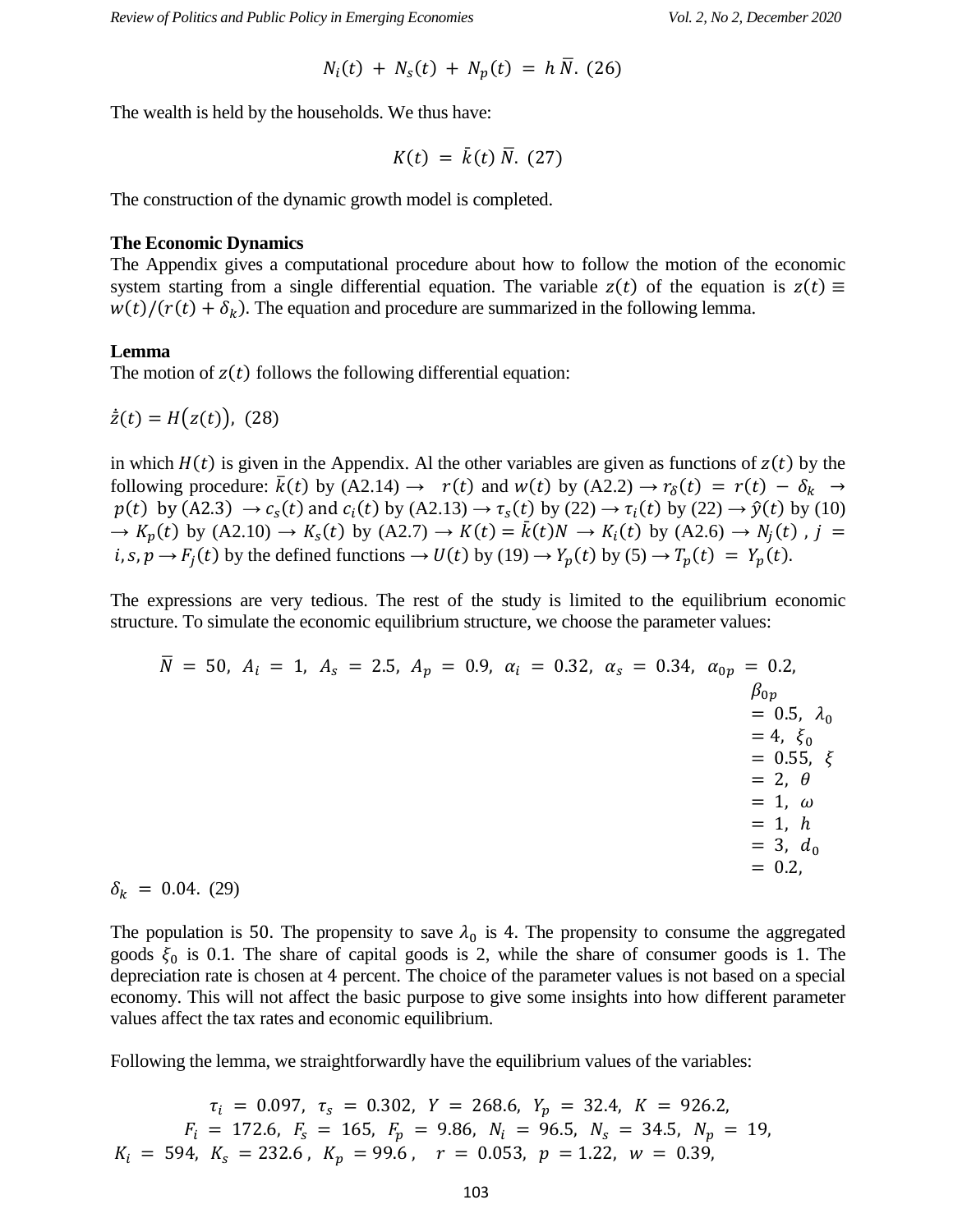$\hat{v}$  = 23.15,  $\bar{k}$  = 18.5,  $c_i$  = 2.71,  $c_s$  = 3.3,  $U$  = 3978180. (30)

The tax rate on consumer goods is higher than the tax rate on capital goods. Most of the labor force and capital stock are employed by the capital goods sector. In (30), the variable  $Y(t)$  measures the national income:

$$
Y(t) = (r(t) + \delta_k) K(t) + w(t) h \overline{N}.
$$

We now analyze effects of exogenous changes on the system.

#### **The Impact of Exogenous Changes in Some Parameters**

The previous section identified an equilibrium point. This implies that we can easily analyze how exogenous changes in parameters have effects on the equilibrium tax rates and equilibrium economic structure. We use  $\Delta x$  express the variable x's change rate the in percentage caused by due to some exogenous changes in parameter. For convenience of expression, we call consumer goods as good 1, capital goods as good 2, and public goods as good 3.

#### **A Change in Good 3's Utility Elasticity**

Consider a rise of the good 3's utility elasticity:  $d_0 = 0.2$  to 0.205. The simulation result is listed in (31). As the utility elasticity for good 3 is increased, the tax rates on good 1 and good 2 are enhanced. The public sector is expanded. More public services are provided. The public sector's uses of capital and labor force are increased. The consumer consumes less good 1 and good 2. The interest rate and wage rate are slightly reduced. The national income and wealth are almost not changed. The two private sectors are shrunken. They produce less and use less inputs. The price of good 1 is slightly increased. The utility level is enhanced. We see that if the society "appreciates" more good 3 and public sector is effectively operated, the government will make more intervention, enhancing the people"s welfare, even though the GDP is slightly affected.

 $\overline{\Delta}\tau_i$  = 4.61,  $\overline{\Delta}\tau_s$  = 1.76,  $\overline{\Delta}Y \approx 0$ ,  $\overline{\Delta}Y_p$  = 2.5,  $\overline{\Delta}K \approx 0$ ,  $\overline{\Delta}F_i$  = -0.32,  $\bar{\Delta}F_s = -0.41$ ,  $\bar{\Delta}F_p = 1.74$ ,  $\bar{\Delta}N_i = -0.34$ ,  $\bar{\Delta}N_s = -0.43$ ,  $\bar{\Delta}N_p = 2.48$ ,  $\bar{\Delta}K_i$  = -0.28,  $\bar{\Delta}K_s$  = -0.37,  $\bar{\Delta}K_p$  = 2.54,  $\bar{\Delta}r$  = -0.07,  $\bar{\Delta}p$  = 0.02,  $\bar{\Delta}w = -0.001$ ,  $\bar{\Delta}\hat{y} \approx 0$ ,  $\bar{\Delta}\bar{k} \approx 0$ ,  $\bar{\Delta}c_i = -0.41$ ,  $\bar{\Delta}c_s = -0.41$ ,  $\bar{\Delta}U = 1.1$ . (31)

#### **The Output Elasticity of Labor Force in Good 3 Supply being Increased**

We now examine how the system is affected if  $\alpha_{0p} = 0.2$  to 0.205. We get the simulation result in (32). The tax rates on good 1 and good 2 are enhanced. The public sector is expanded. The public sector's inputs are enhanced. The consumer consumes less good 1 and good 2. The interest rate and wage rate are slightly reduced. The national income and wealth are almost not changed. The two private sectors are shrunken. They produce less and use less inputs. The price of good 1 is slightly increased. The utility level is enhanced. We see that a more effective use of physical capital has directionally a similar impact on the economic system when the utility elasticity for good 3 is increased as discussed above.

 $\bar{\Delta}\tau_i$  = 1.33,  $\bar{\Delta}\tau_s$  = 0.49,  $\bar{\Delta}Y$  = 0.003,  $\bar{\Delta}Y_p$  = 0.71,  $\bar{\Delta}K$  = 0.0003,  $\bar{\Delta}F_i = -0.09$ ,  $\bar{\Delta}F_s = -0.12$ ,  $\bar{\Delta}F_p = 2.9$ ,  $\bar{\Delta}N_i = -0.3$ ,  $\bar{\Delta}N_s = -0.3$ ,  $\bar{\Delta}N_p = 2.3$ ,  $\bar{\Delta}K_i$  = -0.01,  $\bar{\Delta}K_s$  = -0.03,  $\bar{\Delta}K_p$  = 0.09,  $\bar{\Delta}r$  = 0.32,  $\bar{\Delta}p$  = -0.09,  $\bar{\Delta}w$  = 0.005,  $\overline{\Delta} \hat{y} = \overline{\Delta} \overline{k} = 0.0003$ ,  $\overline{\Delta} c_i = -0.12$ ,  $\overline{\Delta} c_s = -0.12$ ,  $\overline{\Delta} U = 0.45$ . (32)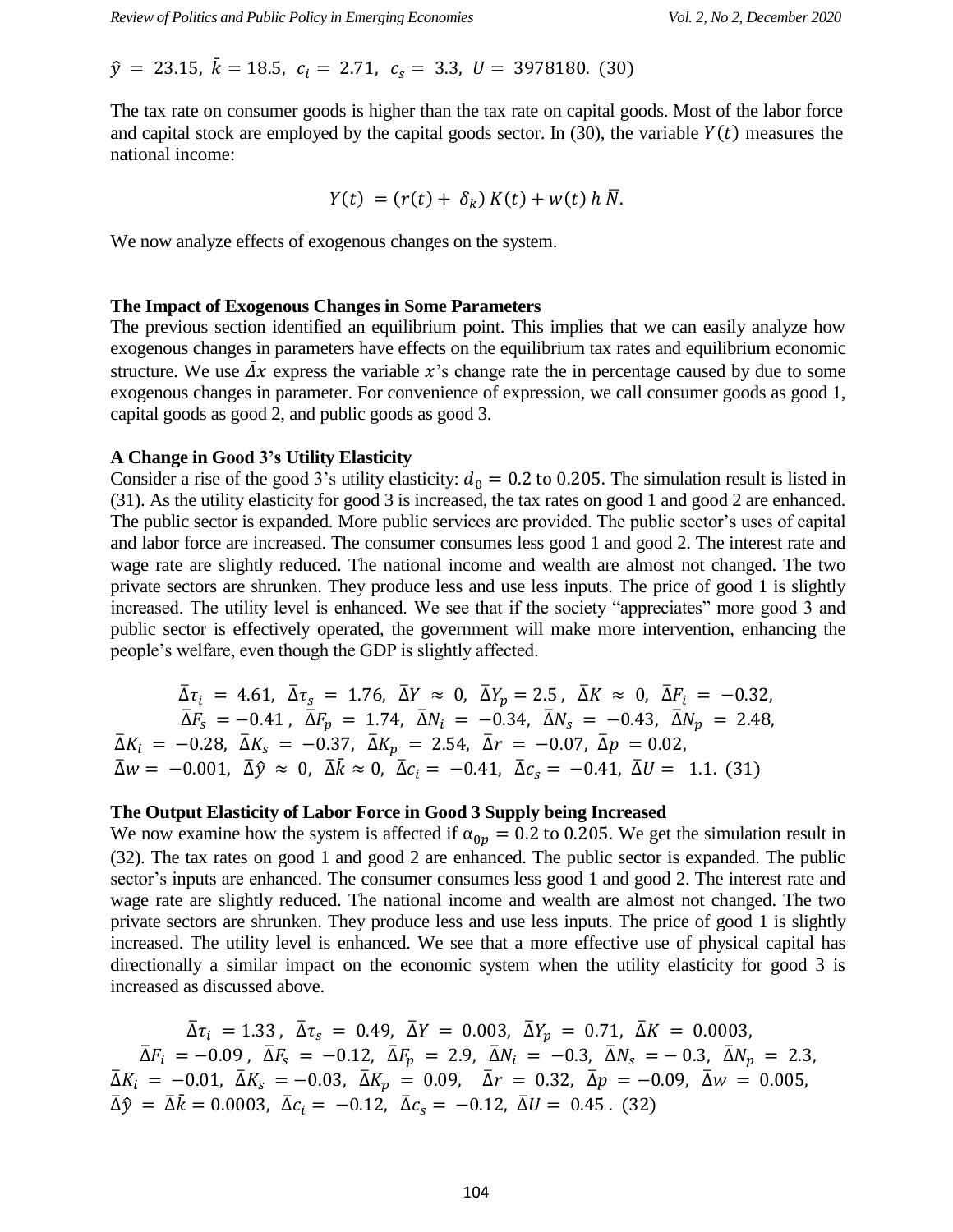## **The Saving Propensity is Increased**

Let us study the impact of the following change:  $\lambda_0 = 4$  to 4.1. We get the simulation result in (33). The tax rate on good 2 is reduced in association in the rise in the saving propensity. The tax rate on good 1 is augmented. The public sector gets more income. More good 3 is provided. The public sector employs more capital but less labor force. Consumption levels of good 1 and consumer good 2 are enhanced. The interest rate and wage rate fall. The price of good 1 rises. The national income and wealth are increased. The two private sectors produce more. The consumer goods sector employs less labor force but more capital. The household has more disposable income and wealth. The utility level is enhanced.

$$
\bar{\Delta}\tau_i = -0.23, \ \bar{\Delta}\tau_s = 0.18, \ \bar{\Delta}Y = 1, \ \bar{\Delta}Y_p = 0.65, \ \bar{\Delta}K = 3.2, \n\bar{\Delta}F_i = 1.21, \ \bar{\Delta}F_s = 0.68, \ \bar{\Delta}F_p = 0.39, \ \bar{\Delta}N_i = 0.21, \ \bar{\Delta}N_s = -0.39, \n\bar{\Delta}N_p = -0.34, \ \bar{\Delta}K_i = 3.4, \ \bar{\Delta}K_s = 2.8, \ \bar{\Delta}K_p = 2.8, \ \bar{\Delta}r = -3.7, \n\bar{\Delta}p = 1, \ \bar{\Delta}w = -0.06, \ \bar{\Delta}\hat{y} = 2.7, \ \bar{\Delta}\bar{k} = 3.2, \ \bar{\Delta}c_i = \bar{\Delta}c_s = 0.68, \ \bar{\Delta}U = 53.4. \ (33)
$$

## **The Productivity of Good 2 Sector being Increased**

The total factor productivity of the capital goods sector is enhanced:  $A_i = 1$  to 1.05. We get the simulation result in (34). The tax rate on good 2 becomes higher but the tax rate on good 1 becomes lower. The public sector gets more tax income. The national income and national wealth are enhanced. More public services are provided. The public sector increases labor force and capital. The consumer consumes more good 1 and good 2. The household has more disposable income and wealth. The wage rate and interest rate are enhanced. The two private sectors are expanded. The price of good 1 is increased. The utility level is enhanced.

$$
\bar{\Delta}\tau_i = 17.5, \ \bar{\Delta}\tau_s = -13.6, \ \bar{\Delta}Y = \bar{\Delta}Y_p = \bar{\Delta}K = 7.44, \n\bar{\Delta}F_i = 6.2, \ \bar{\Delta}F_s = 5.8, \ \bar{\Delta}F_p = 1.45, \ \bar{\Delta}N_i = -1.18, \ \bar{\Delta}N_s = 3.3, \ \bar{\Delta}N_p = 0.02, \n\bar{\Delta}K_i = 6.1, \ \bar{\Delta}K_s = 10.9, \ \bar{\Delta}K_p = 7.4, \ \bar{\Delta}r = 0.08, \ \bar{\Delta}p = 7.4, \ \bar{\Delta}w = 4.85, \n\bar{\Delta}\hat{y} = \bar{\Delta}\bar{k} = 7.44, \ \bar{\Delta}c_i = \bar{\Delta}c_s = 5.8, \ \bar{\Delta}U = 41.4. (34)
$$

## **The Consumer Goods Sector Increases its Productivity**

Let us study a rise in the total factor productivity of the consumer goods sector:  $A_s = 2.5$  to 2.6. We get the simulation result in (35). The tax rate on good 2 is reduced but the tax rate on good 1 is enhanced. There is no impact on the public sector's tax income. The national income and wealth are almost not affected. Good 3 is slightly reduced. The consumer consumes more consumer goods and capital goods. The household has almost the same disposable income and wealth. The wage rate and interest rate are reduced. The two private sectors are expanded. The capital sector employs more labor force and capital. The consumer goods sector employs less labor force and capital. The price of good 1 is increased. The utility level is enhanced.

$$
\bar{\Delta}\tau_i = -13.88, \ \bar{\Delta}\tau_s = 11.7, \ \bar{\Delta}Y = \bar{\Delta}Y_p = \bar{\Delta}K \approx 0, \ \bar{\Delta}F_i = 0.98, \ \bar{\Delta}F_s = 1.24, \n\bar{\Delta}F_p = -0.001, \ \bar{\Delta}N_i = 0.96, \ \bar{\Delta}N_s = -2.7, \ \bar{\Delta}N_p = -0.02, \ \bar{\Delta}K_i = 1.01, \n\bar{\Delta}K_s = -2.6, \ \bar{\Delta}K_p = 0.04, \ \bar{\Delta}r = -0.07, \ \bar{\Delta}p = 0.02, \ \bar{\Delta}w = -3.85, \ \bar{\Delta}\hat{y} = \bar{\Delta}\bar{k} \approx 0, \n\bar{\Delta}c_i = \bar{\Delta}c_s = 1.24, \ \bar{\Delta}U = 1.24.
$$
 (35)

We also analyzed the impact of exogenous changes in other parameters. We made the following change:  $\xi_0 = 0.55$  to 0.56. The utility level is reduced. The rest variables are not affected. We also made the following change:  $\xi = 2$  to 2.1. The tax rate on capital goods is enhanced. The tax rate on the consumer goods is enhanced. The utility level is increased. The rest variables are not affected. Make a rise in  $A_n$ . The good 3 supply and utility level are enhanced. The rest variables are not changed. We changed the population. The macroeconomic real variables are proportionally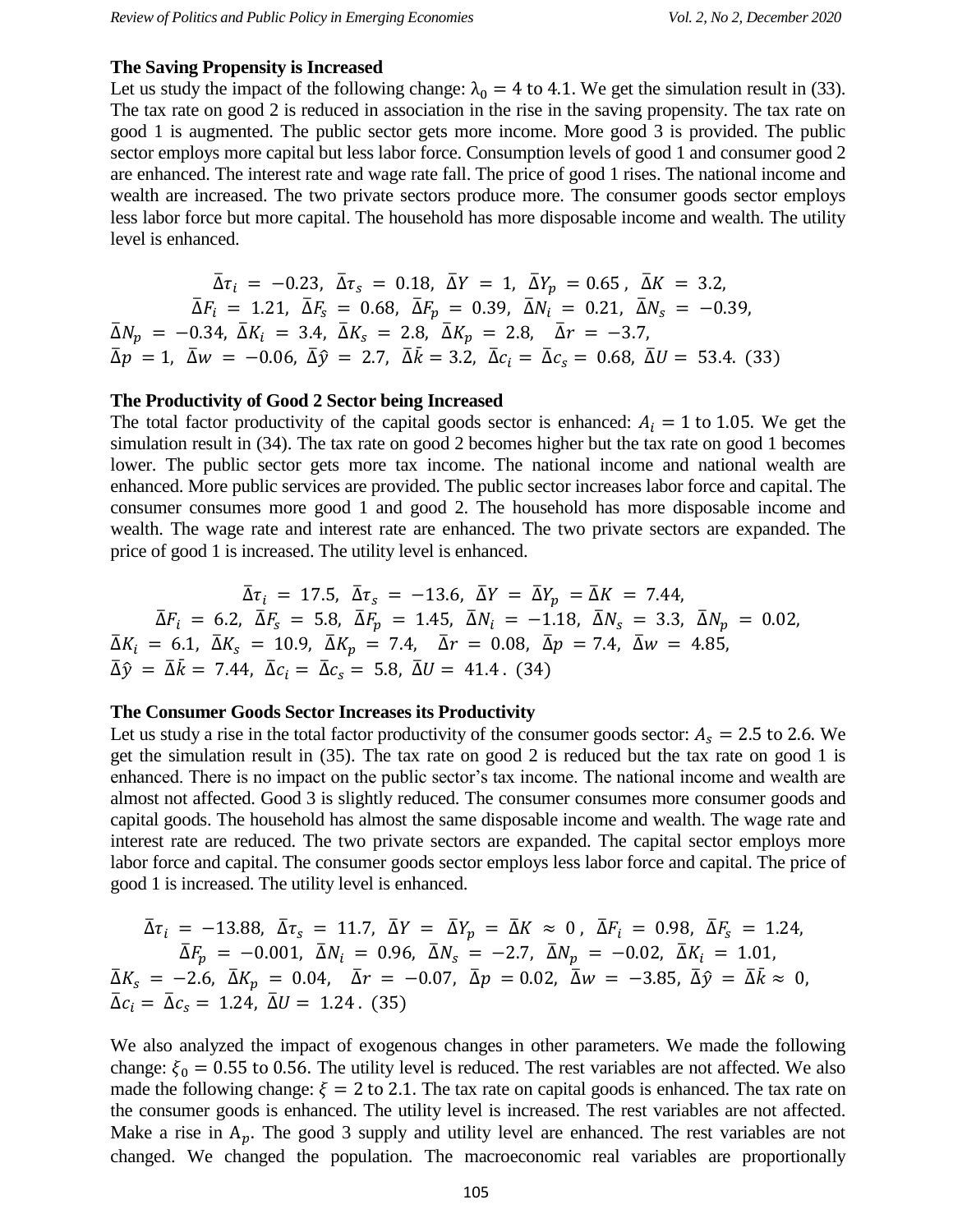increased, while the rest variables are not affected. We increased the population. The macroeconomic and microeconomic real variables and utility level are increased. The tax rates and the prices are not affected.

#### **Conclusions**

This paper examined some issues related to optimal taxation similar to those addressed by Ramsey in his celebrated 1927 paper. Rather than determining taxes on commodities to minimize the decrement of utility with given revenue in the Ramsey approach, we determine optimal taxation to maximize utility with revenue as endogenous variable. We analyzed optimal taxation in an alternative framework. It integrated a few well-developed approaches in economic growth theory. Zhang"s public sector was introduced to the Solow-Uzawa model. The economy consists of the public sector, consumer goods sector, and consumer goods sector. Public goods directly enter the utility function. The government gets revenue from taxing consumption of capital goods and consumer goods. The government supports the public sector with the revenue. We got the optimal taxation rule for the national economy. We carried out comparative statics analysis with regards to exogenous changes in a few coefficients. It should be remarked that there is a large amount of the literature on optimal taxation. We also have many studies on spatial tax competition (e.g., Wilson, 1986; Baldwin and Krugman, 2004; and Ihori and Yang, 2009). We can further pursue the research on basis of the literature on neoclassical growth theory and interdependence between fiscal policy (Barro, 1990; Turnovsky, 2004; Gómez, 2008).

#### **Appendix**

## **A1: Solving the Consumer Problem**

We now optimize utility (12) subject to (11). We form the Lagrangian function as follows:

$$
L = \theta F_p^{d_0} s^{\lambda_0} \left( c_s^{\xi_0} + \xi c_i^{\xi_0} \right)^{1/\xi_0} + b \left( \hat{y} - \bar{\tau}_s p c_s - \bar{\tau}_i c_i - s \right). \tag{A1.1}
$$

Maximizing L, we get

$$
\frac{\partial L}{\partial c_s} = \frac{c_s^{\xi_0 - 1}}{c_s^{\xi_0} + \xi c_i^{\xi_0}} - \frac{\bar{\tau}_s p b}{U} = 0, \ j = 1, 2, (A1.2)
$$

$$
\frac{\partial L}{\partial c_i} = \frac{\xi c_i^{\xi_0 - 1}}{c_s^{\xi_0} + \xi c_i^{\xi_0}} - \frac{\bar{\tau}_i b}{U} = 0, (A1.3)
$$

$$
\frac{\partial L}{\partial s} = \frac{\lambda_0}{s} - \frac{b}{U} = 0, (A1.4)
$$

$$
\frac{\partial L}{\partial b} = \hat{y} - \bar{\tau}_s p c_s - \bar{\tau}_i c_i - s = 0. (A1.5)
$$

From (A1.2) and (A1.3) we have

$$
\frac{c_s}{c_i} = P \equiv \left(\frac{\xi \bar{\tau}_s p}{\bar{\tau}_i}\right)^{\xi_4}, \quad (A1.6)
$$

where  $\xi_4 \equiv 1/(\xi_0 - 1)$ .

Insert  $(A1.6)$  in  $(A1.3)$ 

$$
\frac{U}{b} = \frac{c_i \,\bar{\tau}_i \left( P^{\xi_0} + \xi \right)}{\xi}.
$$
 (A1.7)

From  $(A1.4)$ - $(A1.7)$  we solve: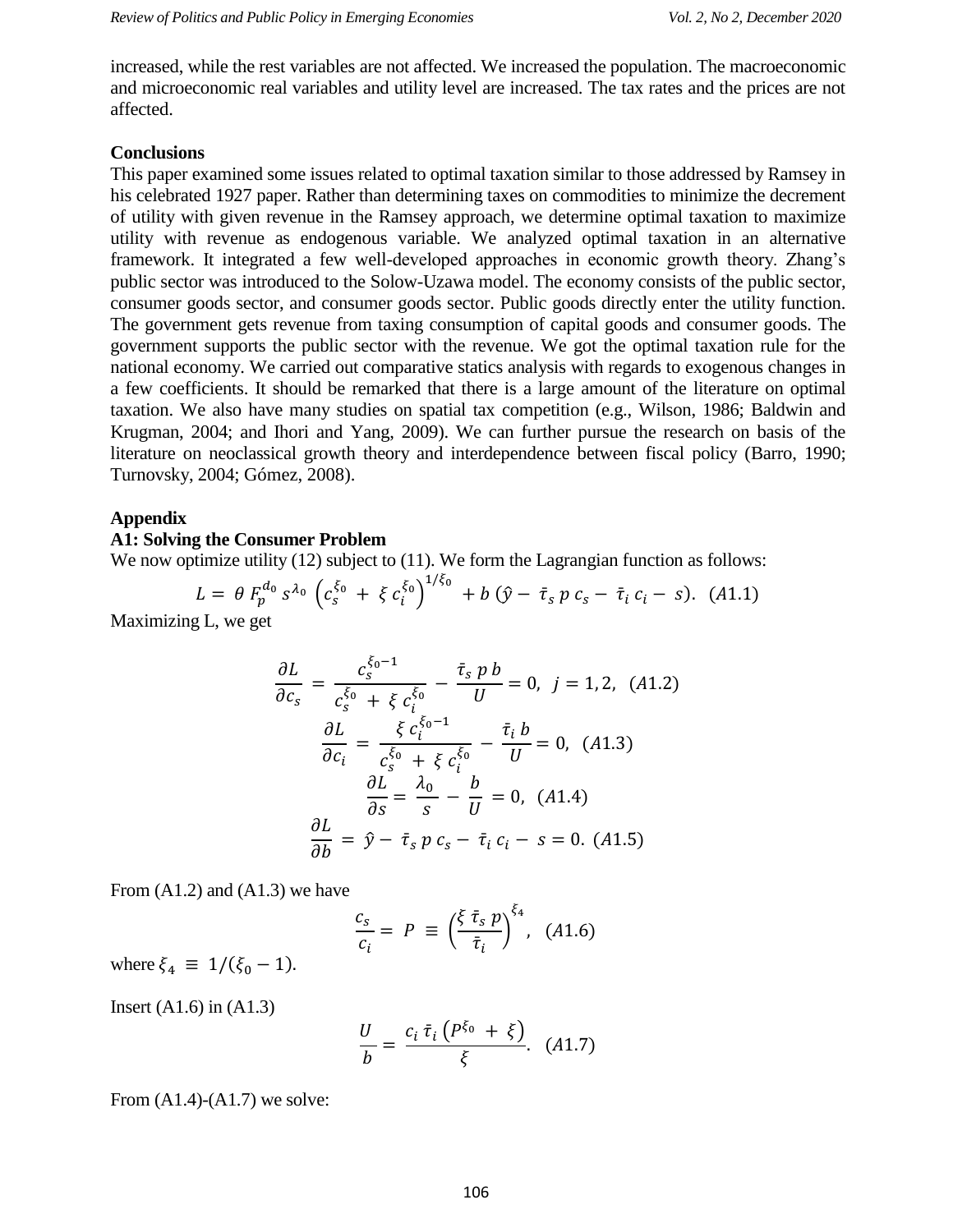$$
\frac{U}{b} = \frac{\hat{y}}{1 + \lambda_0}.
$$
 (A1.8)

From (A1.8) and (A1.4), we have:

$$
s = \frac{\lambda_0 \hat{y}}{1 + \lambda_0}, \quad (A1.9)
$$

$$
c_i = \frac{\xi \hat{y}}{(1 + \lambda_0) (P^{\xi_0} + \xi) \bar{\tau}_i}, \quad (A1.10)
$$

$$
c_s = \frac{\xi P \hat{y}}{(1 + \lambda_0) (P^{\xi_0} + \xi) \bar{\tau}_i}. \quad (A1.11)
$$

## **Appendix A2: Verifying the Lemma**

From (3) and (17) we get

$$
z \equiv \frac{r + \delta_k}{w} = \frac{\bar{\beta}_x N_x}{K_x}, \ x = i, s, p, \ (A2.1)
$$

where  $\bar{\beta}_x \equiv \alpha_x/\beta_x$ . By (2) we have:

$$
r(z) = \alpha_i A_i \left(\frac{z}{\bar{\beta}_i}\right)^{\beta_i} - \delta_k. \quad (A2.2)
$$

From (A2.1), we have:

$$
w = \frac{r + \delta_k}{z} \quad (A2.3)
$$

With (A1) and (4), we get:

$$
p = \frac{w}{\beta_s A_s} \left(\frac{z}{\bar{\beta}_s}\right)^{\alpha_s} .
$$
 (A2.4)

Substitute (A2.1) into (26):

$$
K_i + \frac{\bar{\beta}_i K_s}{\bar{\beta}_s} + \frac{\bar{\beta}_i K_p}{\bar{\beta}_p} = \frac{\bar{\beta}_i h \bar{N}}{z}.
$$
 (A2.5)

From (A2.5) and  $K_i = K - K_s - K_p$ , we have:

$$
K_p = \frac{\alpha_x \bar{\beta_i} h \bar{N}}{z} - \alpha_x K - \alpha_{x1} K_s,
$$
  

$$
K_i = K - K_s - K_p, \quad (A2.6)
$$

where

$$
\alpha_x \equiv \left(\frac{\bar{\beta}_i}{\bar{\beta}_p} - 1\right)^{-1}, \quad \alpha_{x1} \equiv \left(\frac{\bar{\beta}_i}{\bar{\beta}_s} - 1\right) \alpha_x.
$$

From  $(12)$  and  $(23)$ , we have:

$$
K_s = \tilde{f}_0 \hat{y}, \quad (A2.7)
$$

where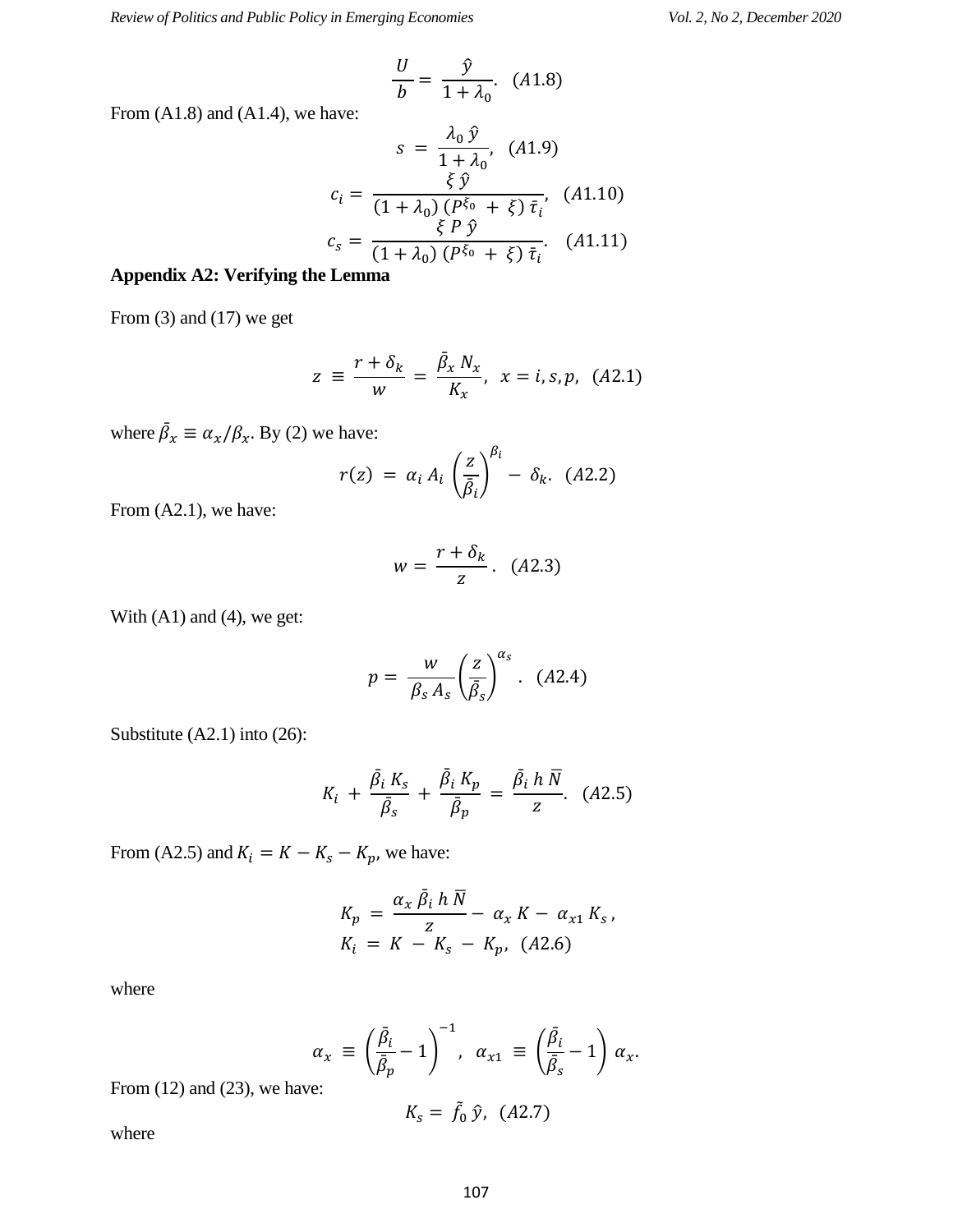$$
\tilde{f}_0(z, \bar{\tau}_s, \bar{\tau}_i) \equiv \frac{\xi P \, \bar{N}}{(1 + \lambda_0) \left( P^{\xi_0} + \xi \right) A_s \, \bar{\tau}_i} \left( \frac{\bar{\beta}_s}{z} \right)^{\beta_s}.
$$

By  $(6)$  and  $(19)$ , we have:

$$
\left(\frac{w z}{\overline{\beta}_p} + r_\delta\right) \frac{K_p}{\overline{N}} = \tau_i c_i + \tau_s p c_s, \quad (A2.8)
$$

where we use  $(A2.1)$ . By  $(10)$  and  $(12)$ , we have

$$
\tau_s \, p \, c_s + \tau_i \, c_i \, = \left( 1 \, - \, \frac{\xi (1 + p \, P)}{\left( P^{\xi_0} + \xi \right) \, \bar{\tau}_i} \right) \frac{\hat{y}}{1 + \lambda_0} . \tag{A2.9}
$$

Insert (A2.9) in (A2.8)

$$
K_p = \tilde{f} \hat{y}, \quad (A2.10)
$$

where

$$
\tilde{f}(z,c_s,c_i) \equiv \left(1 - \frac{\xi(1+p P)}{(P^{\xi_0} + \xi) \bar{\tau}_i}\right) \left(\frac{w z}{\bar{\beta}_p} + r_\delta\right)^{-1} \frac{\bar{N}}{1 + \lambda_0}.
$$

Insert (A2.10) and (A2.7) in (A2.6)

$$
(\tilde{f} + \alpha_{x1} \tilde{f}_0) \hat{y} = \frac{\alpha_x \bar{\beta_i} h \bar{N}}{z} - \alpha_x K. \quad (A2.11)
$$

Insert (27) and (9) in (A11)

$$
\bar{k}(z, c_s, c_i) = \left(\frac{\alpha_x \,\bar{\beta}_i \, h \, \bar{N}}{z} - (\tilde{f} + \alpha_{x1} \, \tilde{f}_0) \, h \, w\right) \left((\tilde{f} + \alpha_{x1} \, \tilde{f}_0) \, R + \alpha_x \, \bar{N}\right)^{-1}.\tag{A2.12}
$$
\nFrom (12) and the other equations, we get

From (12) and the other equations, we get

$$
c_i = H_1(z, c_s, c_i) \equiv \frac{\xi \hat{y}}{(1 + \lambda_0) (P^{\xi_0} + \xi) \bar{\tau}_i},
$$
  

$$
c_s = H_2(z, c_s, c_i) \equiv \frac{\xi P \hat{y}}{(1 + \lambda_0) (P^{\xi_0} + \xi) \bar{\tau}_i}.
$$
 (A2.13)

Suppose that we can solve (A13) with  $c_i$  and  $c_s$  as functions of z. Insert the obtained equations in  $(A2.12):$ 

$$
\bar{k} = H(z). \quad (A2.14)
$$

We thus obtain the following procedure as in the lemma:  $\bar{k}$  by (A2.14)  $\rightarrow$  r and w by (A2.2)  $\rightarrow$  $r_{\delta} = r - \delta_k \rightarrow p$  by (A2.3)  $\rightarrow c_s$  and  $c_i$  by (A2.13)  $\rightarrow \tau_s$  by (22)  $\rightarrow \tau_i$  by (22)  $\rightarrow \hat{y}$  by (10)  $\rightarrow K_p$  by (A2.10)  $\rightarrow K_s$  by (A2.7)  $\rightarrow K = \overline{k}N \rightarrow K_i$  by (A2.6)  $\rightarrow N_i$ ,  $j = i, s, p \rightarrow F_i$  by the defined functions  $\rightarrow U$  by (19)  $\rightarrow Y_p$  by (5)  $\rightarrow T_p = Y_p$ . By (14) and this procedure, we have

$$
\dot{\bar{k}} = \tilde{\Psi}(z) \equiv s - \bar{k}. (A2.15)
$$

Taking derivatives of (A2.14) in time, we have:

$$
\dot{\bar{k}} = \frac{\partial H}{\partial z} \dot{z}.
$$
 (A2.16)

From (A2.15) and (A2.16), we have: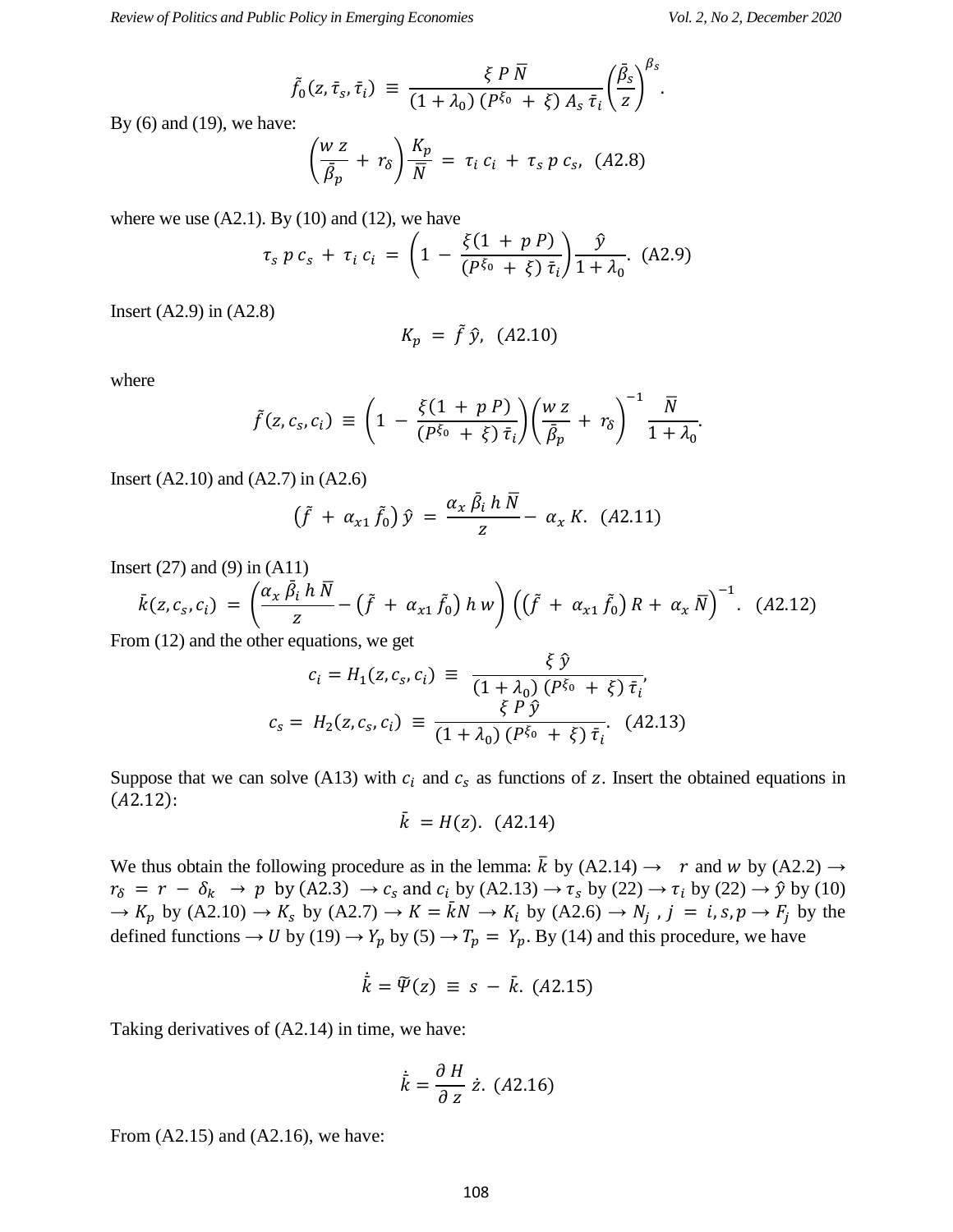$$
\dot{z} = \tilde{\Psi} \left( \frac{\partial H}{\partial z} \right)^{-1} .
$$
 (A2.17)

We thus proved the Lemma.

#### **References**

- Auerbach, A.J. (1985) The Theory of Excess Burden and Optimal Taxation. In Handbook of Public Economics, vol. I, edited by Auerbach and Feldstein, M., pp. 69-127. Amsterdam: North-Holland.
- Barro, R.J. (1990) Government Spending in a Simple Model of Endogenous Growth. Journal of Political Economy 98, S103-25.
- Baldwin, R.E. and Krugman, P. (2004) Agglomeration, Integration and Tax Harmonization. European Economic Review 48, 1-23.
- Burmeister, E. and Dobell, A.R. (1970) Mathematical Theories of Economic Growth. London: Collier Macmillan Publishers.
- Diamond, P. and Mirrlees, J.A. (1971) Optimal Taxation and Public Production I: Production Efficiency. American Economic Review 61(1), 8–27.
- Diamond, P. and Mirrlees, J.A. (1971a) Optimal Taxation and Public Production II: Tax Rules. American Economic Review 61(3), 261–78.
- Gómez, M.A. (2008) Fiscal Policy, Congestion, and Endogenous Growth. Journal of Public Economic Theory 10, 595-622.
- Ihori, T. and Yang, C.C. (2009) Interregional Tax Competition and Intraregional Political Competition: The Optimal Provision of Public Goods under Representative Democracy. Journal of Urban Economics 66(3), 210-17.
- Lai, Y.B. (2019) Environmental Policy Competition and Heterogeneous Capital Endowments. Regional Science and Urban Economics 75(2019), 107-19.
- Mas-Colell, A., Whinston, M.D., and Green, J.R. (1995) Microeconomic Theory. Oxford: Oxford University Press.
- Mirrlees, J.A. (1991) An Exploration in the Theory of Optimal Income Taxation. Review of Economic Studies 38(2), 175-208.
- Ramsey, F. (1927) A Contribution to the Theory of Taxation. Economic Theory 37, 47-61.
- Slemrod, J. (1990) Optimal Taxation and Optimal Tax Systems. Journal of Economic Perspectives 4(Winter), 157-78.
- Solow, R. (1956) A Contribution to the Theory of Growth. Quarterly Journal of Economics 70, 65- 94.
- Stiglitz, J.E. (1987) Pareto Efficient and Optimal Taxation and the New Welfare Economics. In Handbook of Public Economics 2, edited by Auerbach, A. and Feldstein, M., pp. 991-1042. Amsterdam: North-Holland.
- Stiglitz, J.E. (2015) In Praise of Frank Ramsey"s Contribution to the Theory of Taxation. The Economic Journal 125(583), Special Issue: 125th Anniversary Issue, 235-68.
- Turnovsky, S.J. (2004) The Transitional Dynamics of Fiscal Policy: Long-Run Capital Accumulation and Growth. Journal of Money, Credit, and Banking 36, 883-910.
- Uzawa, H. (1961) On a Two-Sector Model of Economic Growth. Review of Economic Studies 29, 47-70.
- Wildasin, D.E. (1988) Nash Equilibria in Models of Fiscal Competition. Journal of Public Economics 35, 229-40.
- Wilson, J.D. (1986) A Theory of Interregional Tax Competition. Journal of Urban Economics 19, 296-315.
- Wilson, J.D. and Gordon, R. (2003) Expenditure Competition. Journal of Public Economic Theory 5(2), 499-417.
- Zhang, W.B. (2005) Economic Growth Theory. London: Ashgate.